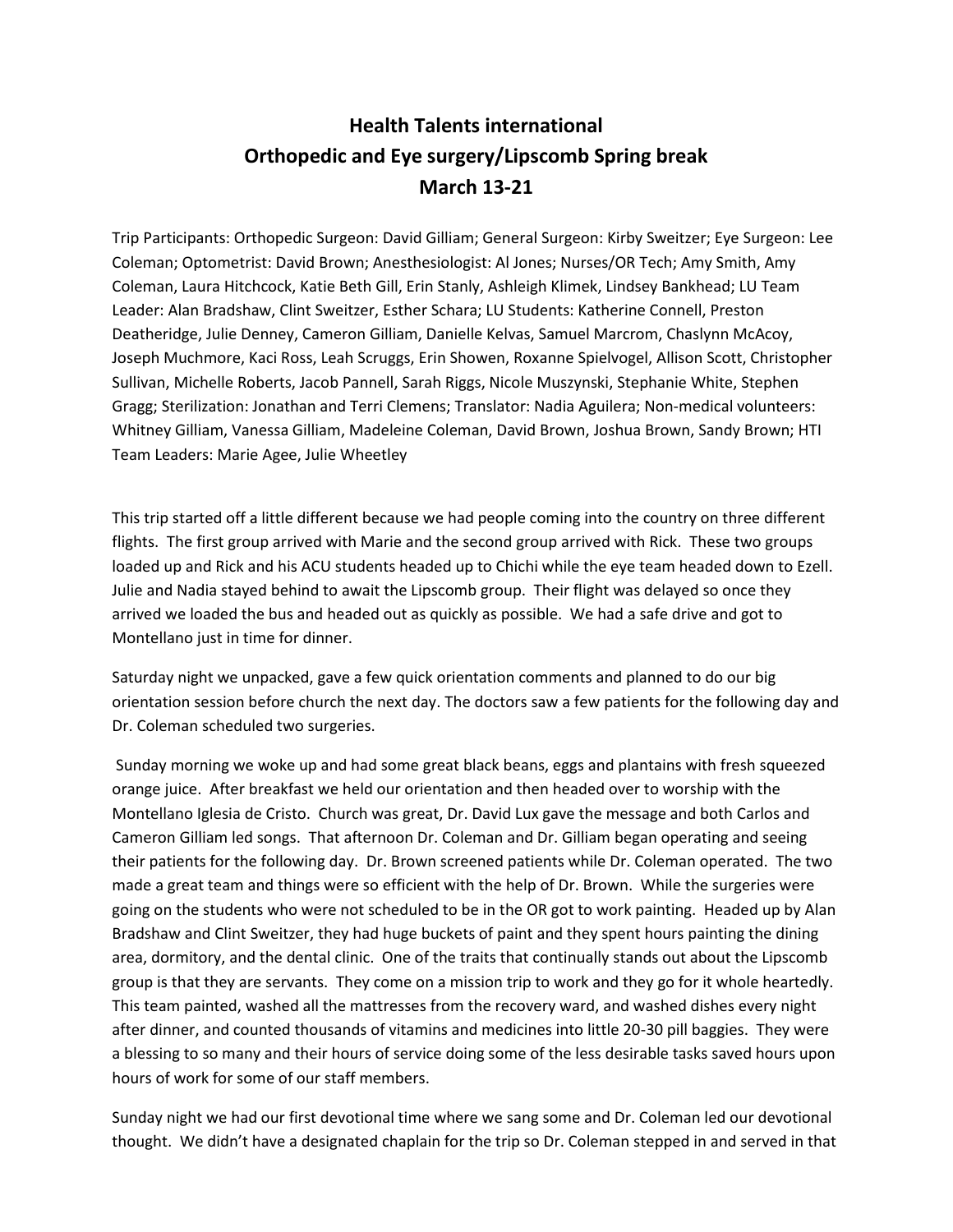capacity for us. He also had several other men from the team share thoughts; Mike Brown, Sam, and Blake. We were given a few minutes each night to talk about things that had happened that day. Those little stories and times to process our days were invaluable.

Monday morning started of busily. We had people going in many different directions doing tons of different things. Some nurses and students were scheduled for mobile clinics with Dr. Walter or Dr. David. Other students were scheduled in either the eye or ortho surgery rooms, with the nurses in recovery, or working with children at the local school. Dr. Coleman along with his wife Amy set in operating on cataracts and teaching students how to circulate and scrub. Most of the students were able to have a turn watching eye surgery and learning about eyes from either Dr. Brown in the clinic or Dr. Coleman in the operating room.

Dr. Gilliam had an OR full of eager learners as well. He had some interesting cases and was assisted by Dr. Kirby Sweitzer. One child had two overgrown toes that were amputated and there were a couple of cysts removed from elbows and wrists. The students in the ortho room were fascinated with this type of surgery and doctors Gilliam and Sweitzer were great teachers!

The group of students who worked with the school across the street was assigned the task of checking height, weight and vision for the whole school! Thankfully we had four days in which to complete this. Each morning Monday thru Thursday the group assigned to the school for the day headed across the street around 9am. The children rotated through different centers. Valarie and Stephen did wonderfully as they read (or had the children read to them) in Spanish. Madeleine and Whitney manned the coloring station and had a blast coloring and playing with the kids. The third station was where the students jumped onto the scale for their height and weight and then moved on to have their near and distance vision checked. Most of the team members were able to spend a morning at the school helping out. Even Drs. Sweitzer and Brown volunteered and wrote down all the vision check information for nearly 100 students each day! Everyone had a great time working with the children and the administrators at the school were grateful for our presence and said that we are welcome back any time.

On Tuesday the team once again went in all sorts of directions. Mobile clinics, dental clinic, eye surgery, school vision checks, everyone had a place to be and work to complete. The day passed by quickly. Dr. Coleman had nine cataract cases that all went very well. Jonathan and Terri Clemens worked quickly in the sterilization room and were always ready with clean sterile instruments each time the doctors were ready to start a new case. Sterilization was a new job for both of them and as Jonathan said, he was happy to learn something new and glad to be of service. Everyone was glad to have people as sweet and efficient as Jonathan and Terri taking care of the sterilization room!

Dr. Gilliam finished up all of his ortho cases on Monday and was able to go out to a mobile clinic with Dr. Walter on Wednesday. Nadia went with him to serve as his translator. It just so happened that one of the patients who came to clinic that day suffered from trigger finger. Dr. Gilliam let the patient know that her problems with her hands cramping up on her could be solved with a simple outpatient surgery and that her recovery would take no time at all. With Dr. Walter's approval and the patient's acceptance they put her on the surgical schedule for the following day. This is just another reminder that God is always at work, He sent this patient to clinic on just the right day!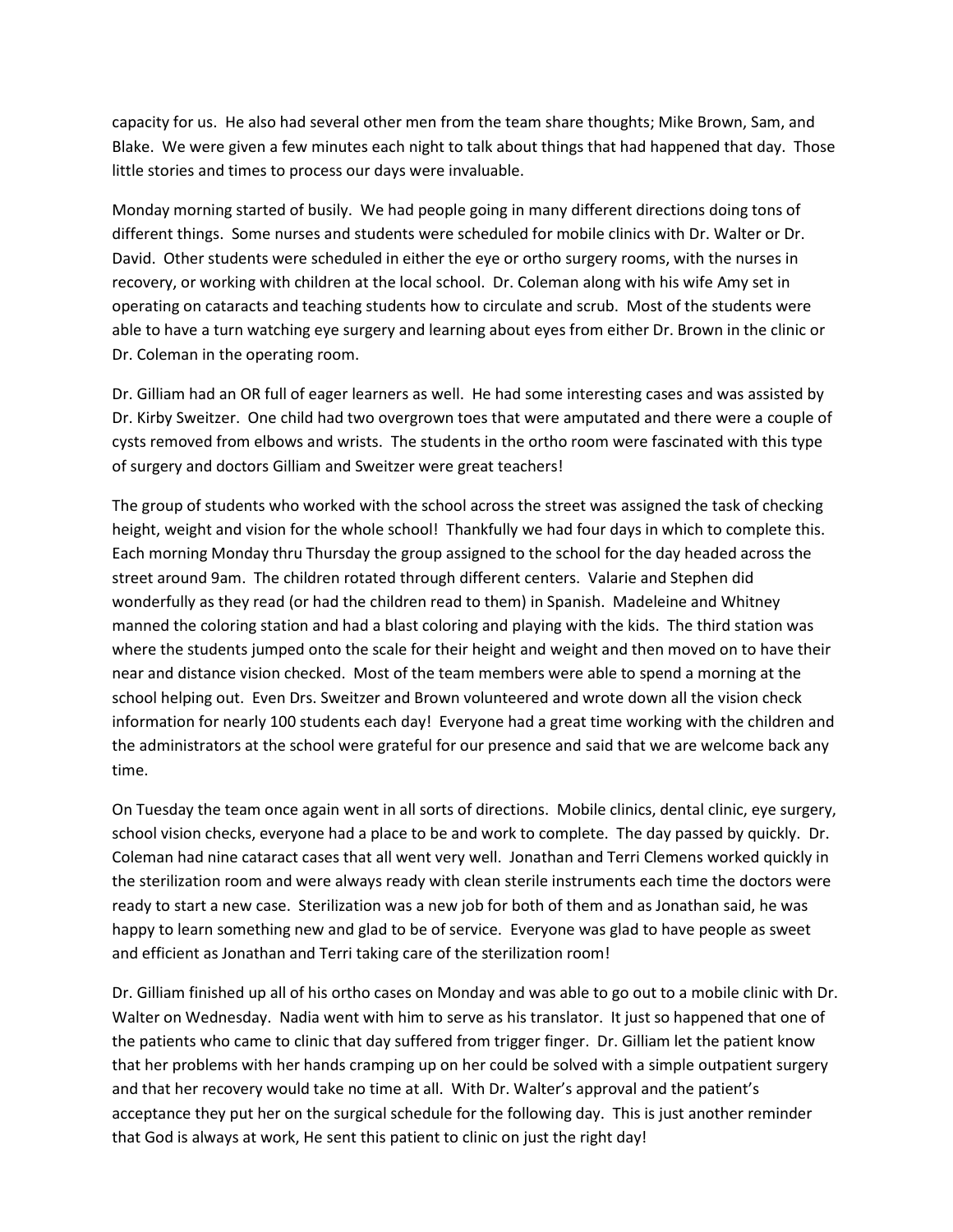Wednesday held another nine surgeries for Dr. Coleman, eight cataracts and one pterygium. He and Amy continued teaching the students scheduled to be in their OR about eyes, scrubbing for surgery, passing instruments, and circulating. The students got so much experience and learned lots during their time in the OR with Lee and Amy! A special team went out to clinic with Dr. Walter to do some vision checks for the children in Nanzales. They had several hundred children to check and had a very busy morning enjoying the children of Nanzales!

Some special mention needs given to all the nurses we had on this trip. Laura Hitchcock served as our head nurse and helped sort out the nursing schedule for us. She worked hard taking care of patients post-op and did a beautiful job. Our other nurses were such troopers staying up for night shifts to watch over the ortho patients, working in the hot recovery room during the day or helping out in the mobile clinics and teaching students as they went along. We couldn't have done it without them! Another person who deserves special thanks is our anesthesiologist Al Jones who came down to help knowing that we are still trying to grow our orthopedic clinic and that we wouldn't have a full week work of cases. The dedication to serving the kingdom of God that he and Dr. Gilliam have is truly remarkable.

Thursday was a lighter day for surgery. Dr. Gilliam took care of his trigger finger case first thing after breakfast. Dr. Coleman had three pterygium cases that went quickly. Around 9am a large group of team members left Ezell heading to San Lucas Toliman on Lake Atitlan. They spent a leisurely afternoon having lunch and swimming at the hotel there before returning to Ezell mid afternoon. Several people headed out to clinic with Dr. Walter and got the chance to hike up to the waterfall just outside of Xejuyup. The rest of the team headed out in the afternoon to visit the family of Don Augusto at the cacao farm. That group had a blast spending time with the family, seeing the enormous Ceiba tree, and eating all kinds of fruit. One of the men climbed several stories high into a mandarin tree to pick fruit for the group while some of the children climbed into the mango trees to pick green mangoes. The women cut the mangoes up, added some salt and lime juice to them and passed them around for the group to try. All team members had wonderful experiences in all the different places where they spent the day.

Devotional time that night was the traditional time of sharing. Several people were teary eyed as they talked about what an impact the week had on their lives. Many of the Lipscomb students had never traveled out of the country before so this trip was very eye opening and deeply spiritual for them. We all saw the thousands of ways in which God was at work and at the end of the day we were singing His praises.

Friday morning we woke up, had breakfast, took our group picture and headed out for Antigua. Once in Antigua we met back up with the ACU group and Rick. Everyone headed out on their own for lunch and spent the afternoon relaxing, shopping and enjoying the charm of Antigua. That night we met for dinner at the hotel. Not everyone had the same flight schedule so we said some goodbyes and said goodnight. The following morning we loaded the bus with most of the group and made our way to the airport. The team got off without any trouble and we once again thanked God for a blessed week.

By: Julie Wheetley